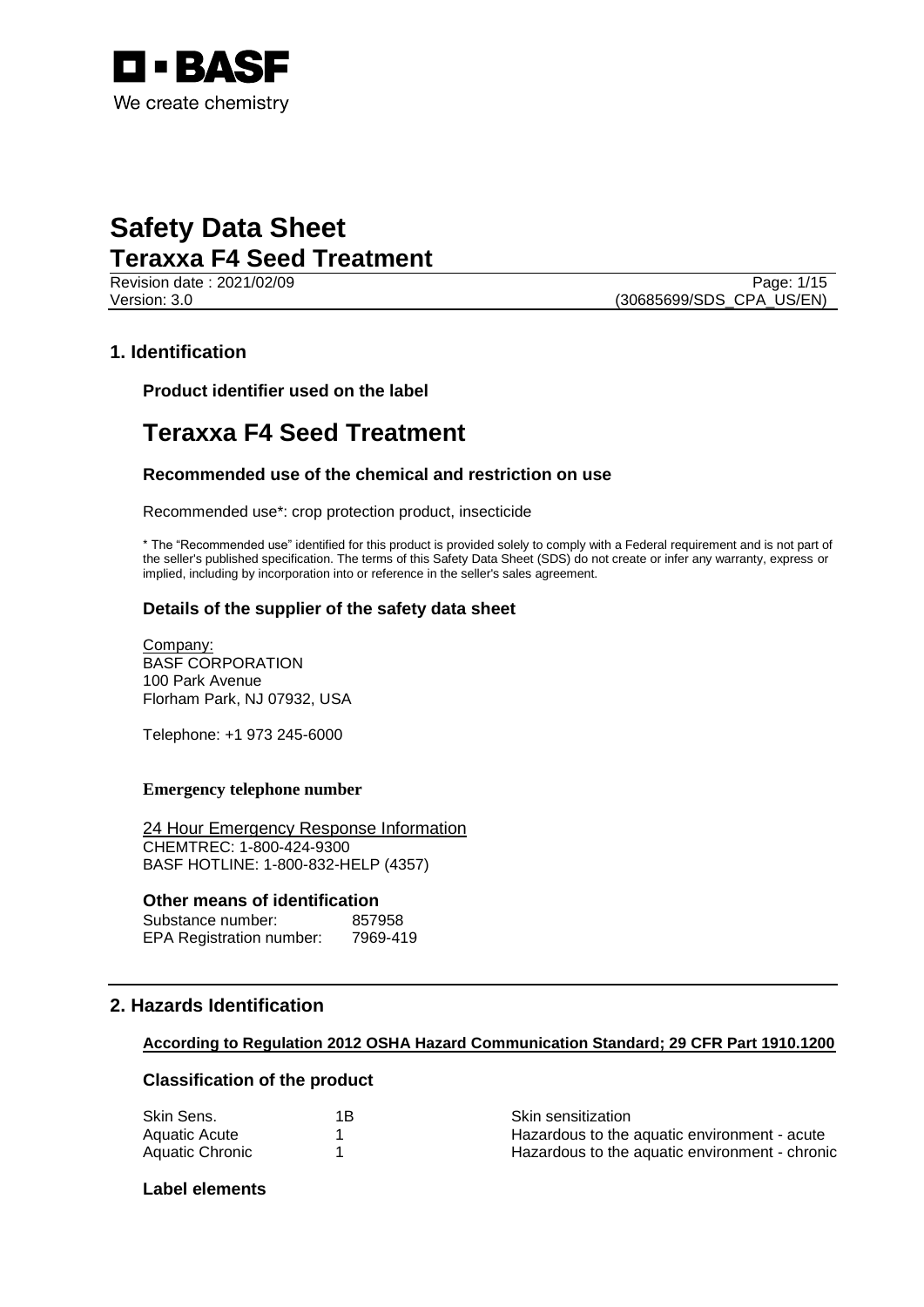Revision date : 2021/02/09<br>
Version: 3.0 (30685699/SDS\_CPA\_US/EN) (30685699/SDS\_CPA\_US/EN)

| Pictogram:                             |                                                                        |
|----------------------------------------|------------------------------------------------------------------------|
| Signal Word:<br>Warning                |                                                                        |
| <b>Hazard Statement:</b>               |                                                                        |
| H317                                   | May cause an allergic skin reaction.                                   |
| H400                                   | Very toxic to aquatic life.                                            |
| H410                                   | Very toxic to aquatic life with long lasting effects.                  |
| Precautionary Statements (Prevention): |                                                                        |
| P <sub>280</sub>                       | Wear protective gloves.                                                |
| P <sub>273</sub>                       | Avoid release to the environment.                                      |
| P <sub>261</sub>                       | Avoid breathing mist or vapour or spray.                               |
| P272                                   | Contaminated work clothing should not be allowed out of the workplace. |
| Precautionary Statements (Response):   |                                                                        |
| $P302 + P352$                          | IF ON SKIN: Wash with plenty of soap and water.                        |
| $P333 + P313$                          | If skin irritation or rash occurs: Get medical attention.              |
| P391                                   | Collect spillage.                                                      |
| P362 + P364                            | Take off contaminated clothing and wash it before reuse.               |
| Precautionary Statements (Disposal):   |                                                                        |
| P <sub>501</sub>                       | Dispose of contents/container in accordance with local regulations.    |

# **3. Composition / Information on Ingredients**

# **According to Regulation 2012 OSHA Hazard Communication Standard; 29 CFR Part 1910.1200**

| Triticonazole<br>CAS Number: 131983-72-7<br>Content (W/W): 1.5 %<br>Synonym: Triticonazole                                                                                              |
|-----------------------------------------------------------------------------------------------------------------------------------------------------------------------------------------|
| N-[2-bromo-4-(perfluoropropan-2-yl)-6-(trifluoromethyl)phenyl]-2-fluoro-3-(N-<br>methylbenzamido)benzamide<br>CAS Number: 1207727-04-5<br>Content (W/W): 1.5 %<br>Synonym: Broflanilide |
| Pyraclostrobin<br>CAS Number: 175013-18-0<br>Content (W/W): 1.5 %<br>Synonym: No data available.                                                                                        |
| metalaxyl<br>CAS Number: 57837-19-1<br>Content (W/W): 0.9 %<br>Synonym: DL-Alanine, N-(2,6-dimethylphenyl)-N-(methoxyacetyl)-, methyl ester                                             |
| Fluxapyroxad<br>CAS Number: 907204-31-3<br>Content (W/W): 0.1 - 1.0%                                                                                                                    |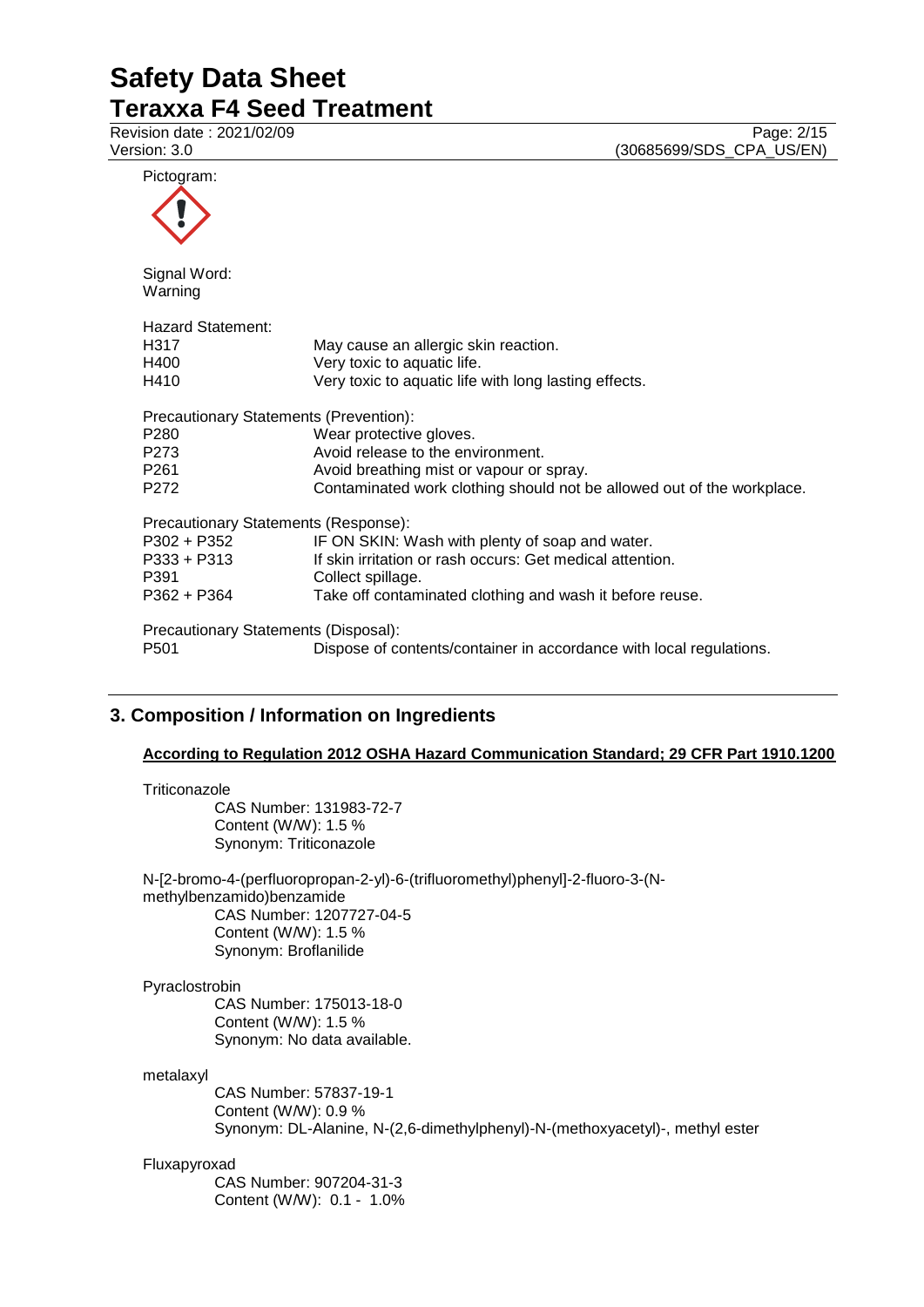Synonym: No data available.

#### Polymer

CAS Number: 119432-41-6 Content (W/W): 1.0 - 3.0% Synonym: No data available.

### bronopol

CAS Number: 52-51-7 Content (W/W):  $< 0.1\%$ Synonym: 2-Bromo-2-nitro-1,3-propanediol; Bronopol

mixture of: 5-chloro-2-methyl-2H-isothiazol-3-one and 2-methyl-2H-isothiazol-3-one (3:1) CAS Number: 55965-84-9 Content (W/W): < 0.1% Synonym: 5-Chloro-2-methyl-3(2H)-isothiazolone mixt. with 2-methyl-3(2H) isothiazolone

# **4. First-Aid Measures**

# **Description of first aid measures**

### **General advice:**

Remove contaminated clothing.

### **If inhaled:**

Keep patient calm, remove to fresh air, seek medical attention.

# **If on skin:**

Wash thoroughly with soap and water

# **If in eyes:**

Hold eyes open and rinse slowly and gently with water for 15 to 20 minutes. Remove contact lenses, if present, after first 5 minutes, then continue rinsing. If irritation develops, seek medical attention.

# **If swallowed:**

Immediately rinse mouth and then drink 200-300 ml of water, seek medical attention. Do not induce vomiting unless told to by a poison control center or doctor. Never induce vomiting or give anything by mouth if the victim is unconscious or having convulsions.

# **Most important symptoms and effects, both acute and delayed**

Symptoms: Information, i.e. additional information on symptoms and effects may be included in the GHS labeling phrases available in Section 2 and in the Toxicological assessments available in Section 11., (Further) symptoms and / or effects are not known so far

# **Indication of any immediate medical attention and special treatment needed**

# Note to physician

Treatment: Treat according to symptoms (decontamination, vital functions), no known specific antidote.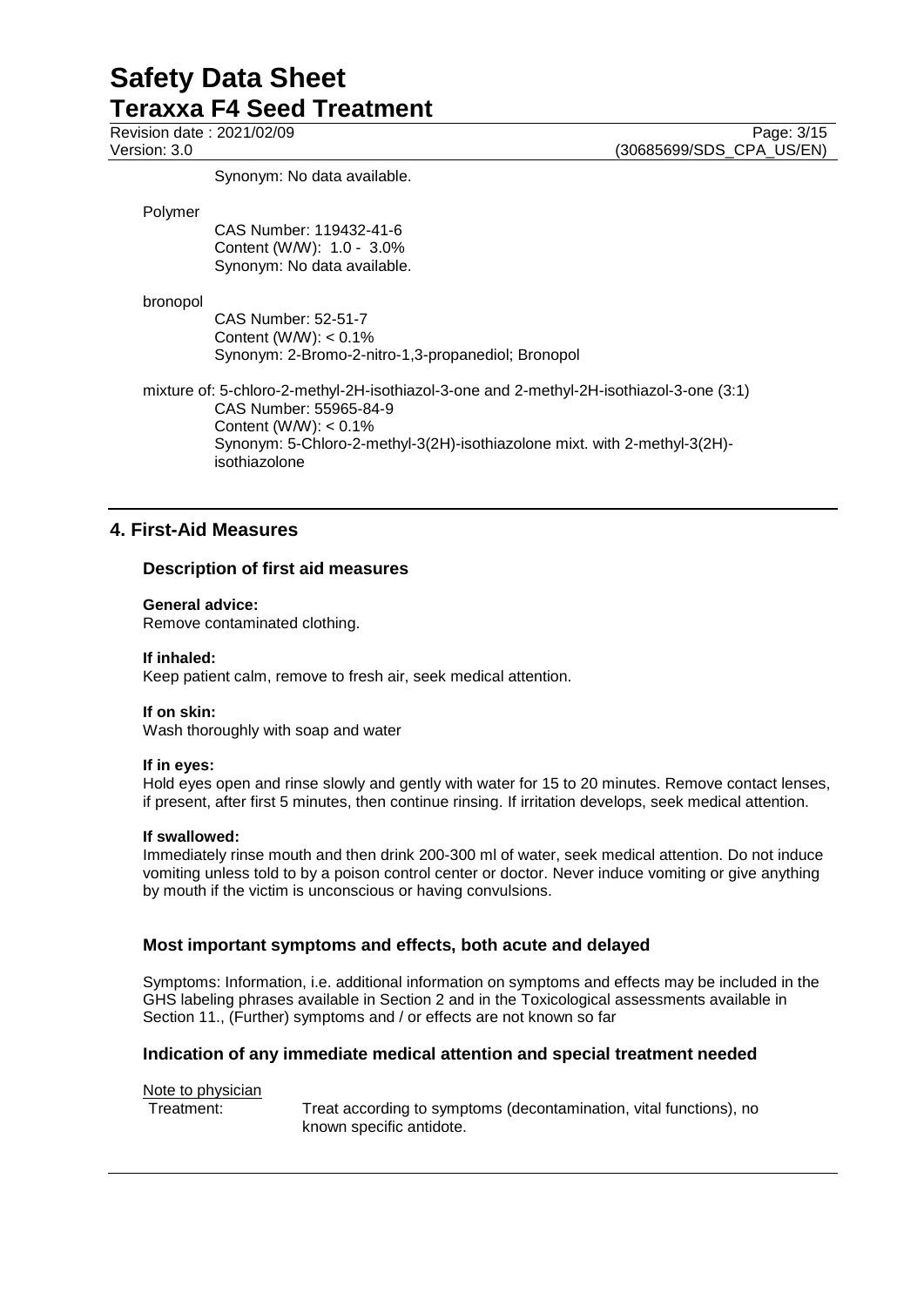Revision date : 2021/02/09 Page: 4/15<br>Version: 3.0 (30685699/SDS CPA US/EN) (30685699/SDS\_CPA\_US/EN)

# **5. Fire-Fighting Measures**

### **Extinguishing media**

Suitable extinguishing media: water spray, dry powder, foam, carbon dioxide

#### **Special hazards arising from the substance or mixture**

Hazards during fire-fighting: carbon monoxide, Hydrogen chloride, carbon dioxide, hydrogen fluoride, hydrogen bromide, nitrogen oxides, halogenated compounds, sulfur oxides The substances/groups of substances mentioned can be released in case of fire.

### **Advice for fire-fighters**

Protective equipment for fire-fighting: Wear self-contained breathing apparatus and chemical-protective clothing.

#### **Further information:**

Keep containers cool by spraying with water if exposed to fire. In case of fire and/or explosion do not breathe fumes. Collect contaminated extinguishing water separately, do not allow to reach sewage or effluent systems. Dispose of fire debris and contaminated extinguishing water in accordance with official regulations.

# **6. Accidental release measures**

#### **Personal precautions, protective equipment and emergency procedures**

Do not breathe vapour/spray. Use personal protective clothing. Avoid contact with the skin, eyes and clothing.

#### **Environmental precautions**

Do not discharge into the subsoil/soil. Do not discharge into drains/surface waters/groundwater.

#### **Methods and material for containment and cleaning up**

Dike spillage. Pick up with suitable absorbent material. Place into suitable containers for reuse or disposal in a licensed facility. Spilled substance/product should be recovered and applied according to label rates whenever possible. If application of spilled substance/product is not possible, then spills should be contained, solidified, and placed in suitable containers for disposal. After decontamination, spill area can be washed with water. Collect wash water for approved disposal.

# **7. Handling and Storage**

# **Precautions for safe handling**

RECOMMENDATIONS ARE FOR MANUFACTURING, COMMERCIAL BLENDING, AND PACKAGING WORKERS. PESTICIDE APPLICATORS & WORKERS must refer to the Product Label and Directions for Use attached to the product for Agricultural Use Requirements in accordance with the EPA Worker Protection Standard 40 CFR part 170. Ensure adequate ventilation. Provide good ventilation of working area (local exhaust ventilation if necessary). Keep away from sources of ignition - No smoking. Keep container tightly sealed. Protect against heat. Protect contents from the effects of light. Protect from air. Handle and open container with care. Do not open until ready to use. Once container is opened, content should be used as soon as possible. Avoid aerosol formation. Provide means for controlling leaks and spills. Do not return residues to the storage containers. Follow label warnings even after container is emptied. The substance/ product may be handled only by appropriately trained personnel. Avoid all direct contact with the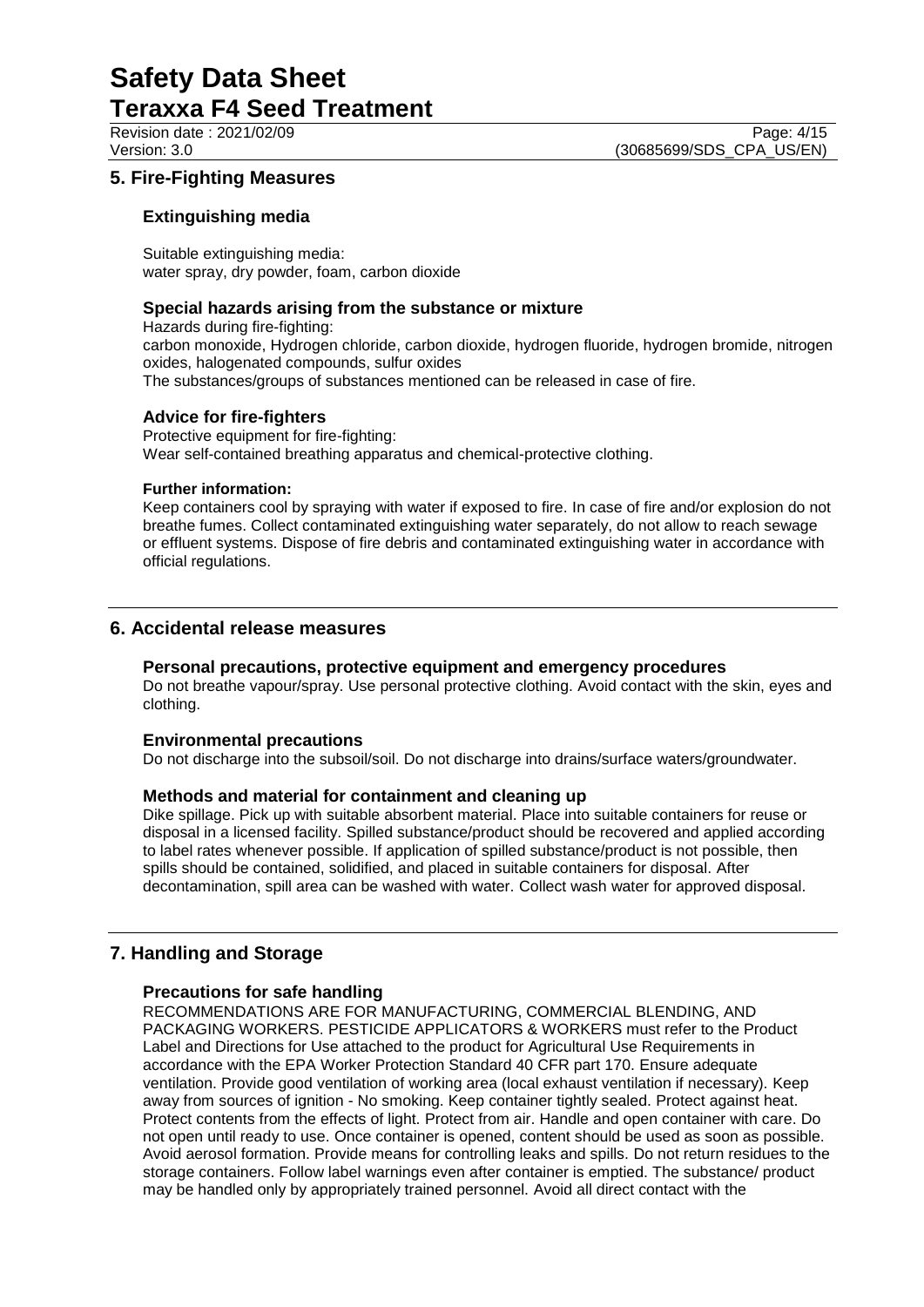### Revision date : 2021/02/09 Page: 5/15<br>Version: 3.0 (30685699/SDS\_CPA\_US/EN) (30685699/SDS\_CPA\_US/EN)

substance/product. Avoid contact with the skin, eyes and clothing. Avoid inhalation of dusts/mists/vapours. Wear suitable personal protective clothing and equipment.

Protection against fire and explosion:

No special precautions necessary. The substance/product is non-combustible. Product is not explosive.

# **Conditions for safe storage, including any incompatibilities**

Segregate from foods and animal feeds.

Further information on storage conditions: Keep away from heat. Protect from direct sunlight. The packed product is not damaged by low temperatures or by frost. Protect from temperatures above: 40 °C Changes in the properties of the product may occur if substance/product is stored above indicated temperature for extended periods of time.

# **8. Exposure Controls/Personal Protection**

**Users of a pesticidal product should refer to the product label for personal protective equipment requirements.**

No substance specific occupational exposure limits known.

### **Personal protective equipment**

### **RECOMMENDATIONS FOR MANUFACTURING, COMMERCIAL BLENDING, AND PACKAGING WORKERS:**

#### **Respiratory protection:**

Wear respiratory protection if ventilation is inadequate. Wear a NIOSH-certified (or equivalent) TC23C Chemical/Mechanical type filter system to remove a combination of particles, gas and vapours. For situations where the airborne concentrations may exceed the level for which an air purifying respirator is effective, or where the levels are unknown or Immediately Dangerous to Life or Health (IDLH), use NIOSH-certified full facepiece pressure demand self-contained breathing apparatus (SCBA) or a full facepiece pressure demand supplied-air respirator (SAR) with escape provisions.

#### **Hand protection:**

Chemical resistant protective gloves, Protective glove selection must be based on the user's assessment of the workplace hazards.

#### **Eye protection:**

Safety glasses with side-shields. Tightly fitting safety goggles (chemical goggles). Wear face shield if splashing hazard exists.

#### **Body protection:**

Body protection must be chosen depending on activity and possible exposure, e.g. head protection, apron, protective boots, chemical-protection suit.

#### **General safety and hygiene measures:**

The statements on personal protective equipment in the instructions for use apply when handling crop-protection agents in final-consumer packing. Wearing of closed work clothing is recommended. Store work clothing separately. Keep away from food, drink and animal feeding stuffs.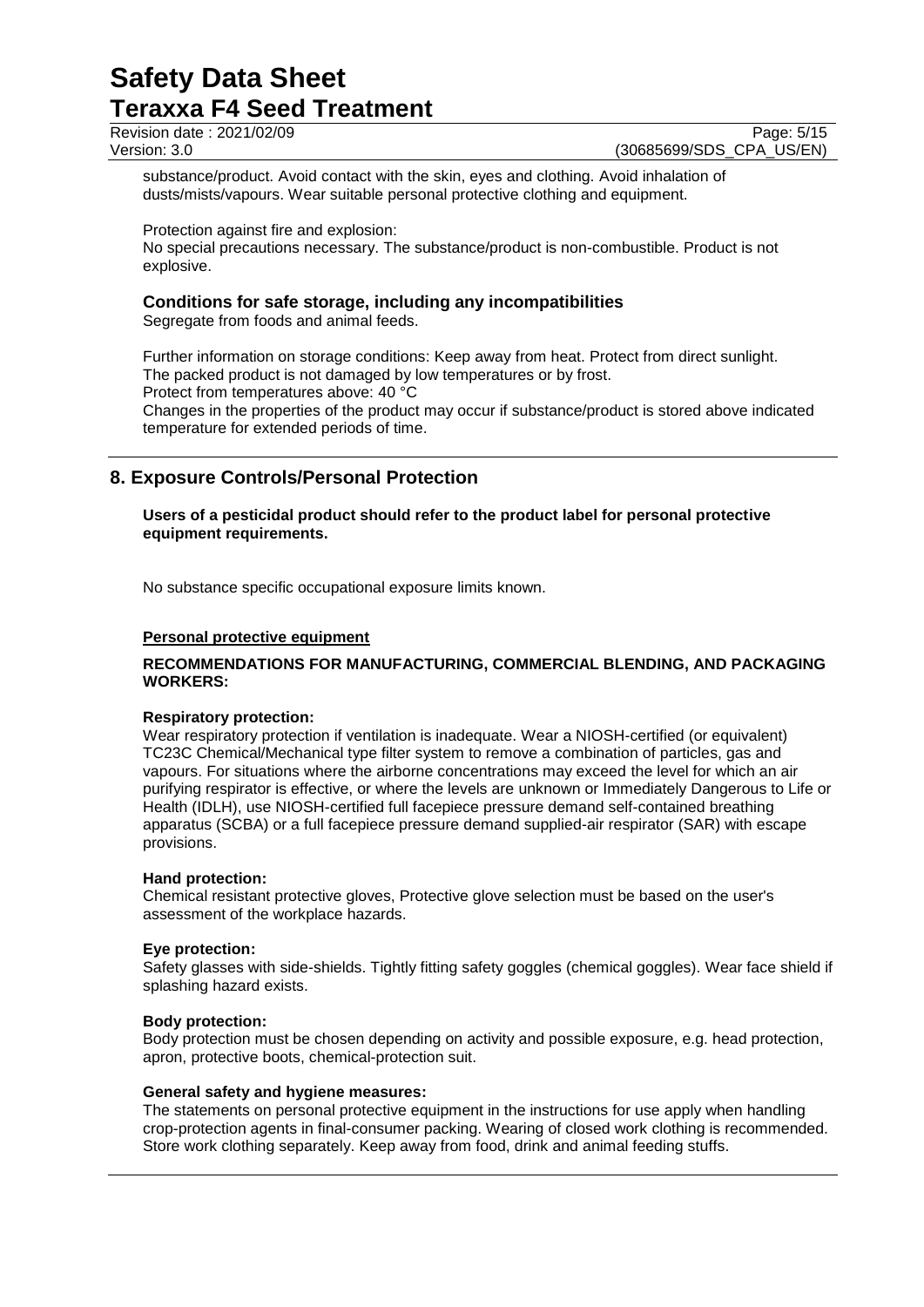Version: 3.0 (30685699/SDS\_CPA\_US/EN)

# **9. Physical and Chemical Properties**

| Form:                       | liquid                                                       |
|-----------------------------|--------------------------------------------------------------|
| Odour:                      | odourless                                                    |
| Odour threshold:            | not applicable, odour not perceivable                        |
| Colour:                     | red                                                          |
| pH value:                   | approx. 5.5 - 7.5<br>$(1\%$ (m), 20 °C)                      |
|                             | approx. 0 °C                                                 |
| Melting point:              |                                                              |
|                             | Information applies to the solvent.                          |
| Boiling point:              | approx. 100 °C<br>Information applies to the solvent.        |
|                             |                                                              |
| Flash point:                | No flash point - Measurement made                            |
|                             | up to pilot light extinguishes.                              |
| Flammability:               | not applicable                                               |
| Lower explosion limit:      | As a result of our experience with this                      |
|                             | product and our knowledge of its                             |
|                             | composition we do not expect any                             |
|                             | hazard as long as the product is used                        |
|                             | appropriately and in accordance with<br>the intended use.    |
|                             |                                                              |
| Upper explosion limit:      | As a result of our experience with this                      |
|                             | product and our knowledge of its                             |
|                             | composition we do not expect any                             |
|                             | hazard as long as the product is used                        |
|                             | appropriately and in accordance with                         |
|                             | the intended use.<br>470 °C                                  |
| Autoignition:<br>SADT:      |                                                              |
|                             | $>75^{\circ}$ C<br>approx. 23 hPa                            |
| Vapour pressure:            | (20 °C)                                                      |
|                             |                                                              |
| Density:                    | Information applies to the solvent.                          |
|                             | approx. 1.08 g/cm3<br>(20 °C)                                |
| Vapour density:             | not applicable                                               |
| Partitioning coefficient n- | The statements are based on the                              |
| octanol/water (log Pow):    | properties of the individual                                 |
|                             | components.                                                  |
| Information on: metalaxyl   |                                                              |
| Partitioning coefficient n- | 1.53                                                         |
| octanol/water (log Pow):    | 20 °C                                                        |
|                             |                                                              |
| Thermal decomposition:      | 180 °C, 1,270 kJ/kg                                          |
|                             | (onset temperature)                                          |
|                             | Not a substance liable to self-decomposition according to UN |
|                             | transport regulations, class 4.1.                            |
| Viscosity, dynamic:         | approx. 56.9 mPa.s                                           |
|                             | (20 °C)                                                      |
| Solubility in water:        | soluble                                                      |
| Evaporation rate:           | not applicable                                               |
| Other Information:          | If necessary, information on other physical and chemical     |
|                             | parameters is indicated in this section.                     |
|                             | The product has not been tested. The statement has been      |
|                             | derived from substances/products of a similar structure or   |
|                             | composition.                                                 |
|                             |                                                              |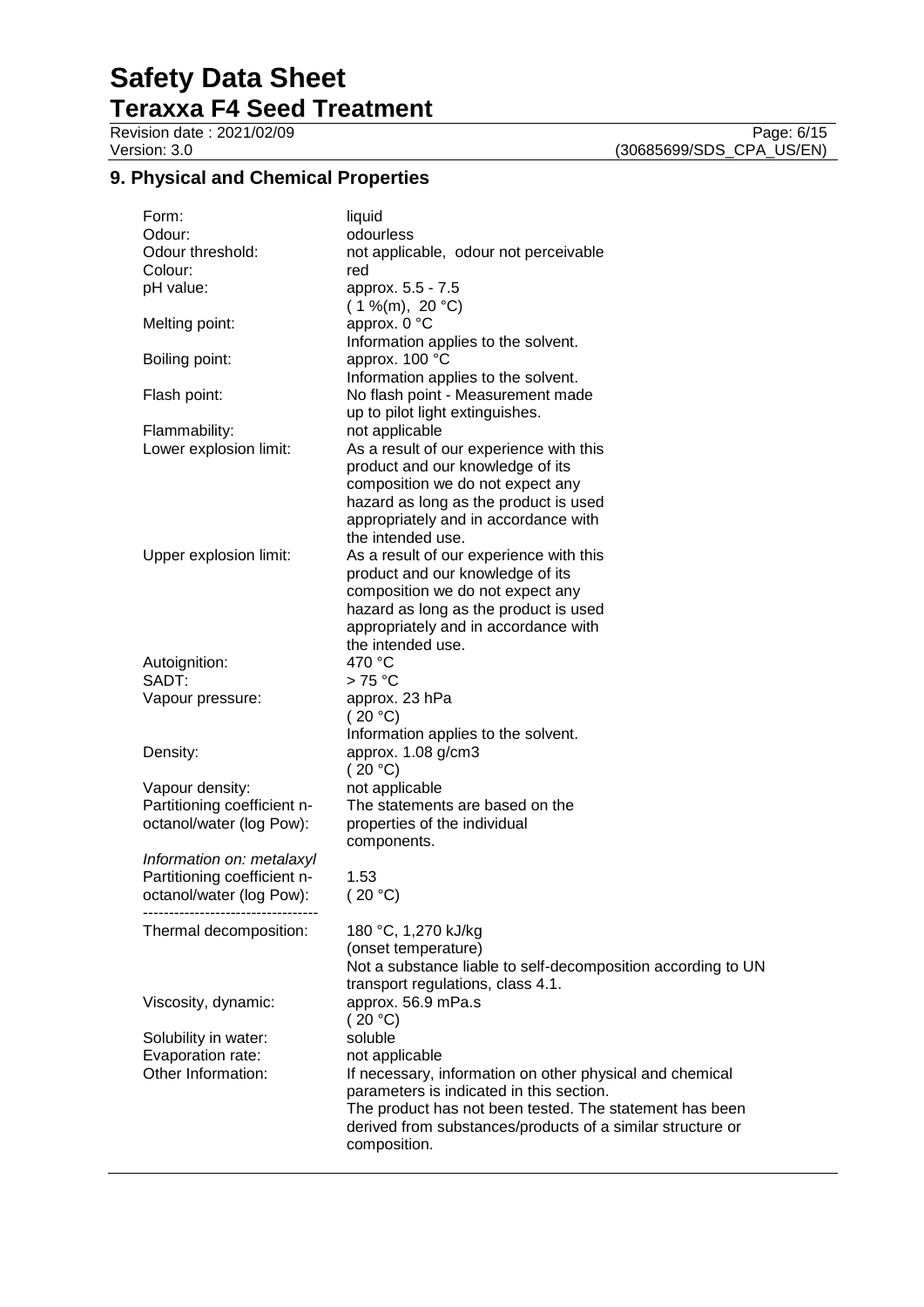# **10. Stability and Reactivity**

#### **Reactivity**

No hazardous reactions if stored and handled as prescribed/indicated.

Oxidizing properties: not fire-propagating

#### **Chemical stability**

The product is stable if stored and handled as prescribed/indicated.

#### **Possibility of hazardous reactions**

No hazardous reactions if stored and handled as prescribed/indicated.

# **Conditions to avoid**

See SDS section 7 - Handling and storage.

#### **Incompatible materials**

strong acids, strong bases, strong oxidizing agents

#### **Hazardous decomposition products**

Decomposition products: Hazardous decomposition products: No hazardous decomposition products if stored and handled as prescribed/indicated.

Thermal decomposition: 180 °C (onset temperature) Not a substance liable to self-decomposition according to UN transport regulations, class 4.1.

# **11. Toxicological information**

#### **Primary routes of exposure**

Routes of entry for solids and liquids are ingestion and inhalation, but may include eye or skin contact. Routes of entry for gases include inhalation and eye contact. Skin contact may be a route of entry for liquefied gases.

# **Acute Toxicity/Effects**

#### Acute toxicity

Assessment of acute toxicity: Virtually nontoxic after a single ingestion. Virtually nontoxic after a single skin contact. Virtually nontoxic by inhalation. The product has not been tested. The statement has been derived from substances/products of a similar structure or composition.

Oral Type of value: LD50 Species: rat Value: > 2,000 mg/kg No mortality was observed.

Inhalation Type of value: LC50 Species: rat Value: > 5.54 mg/l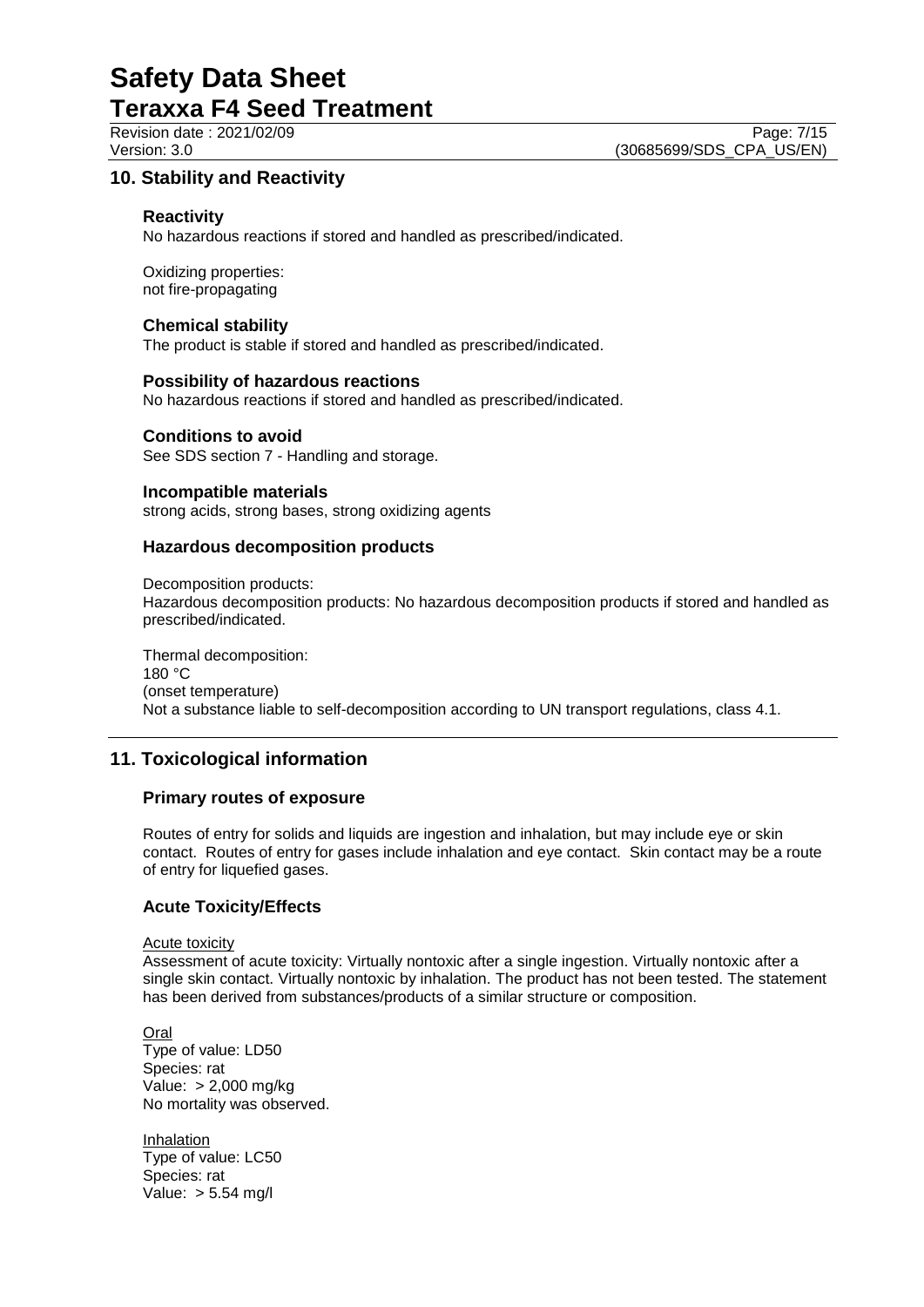Dermal Type of value: LD50 Species: rat Value: > 5,000 mg/kg

#### Assessment other acute effects

Assessment of STOT single: Based on the available information there is no specific target organ toxicity to be expected after a single exposure.

The product has not been tested. The statement has been derived from the properties of the individual components.

#### Irritation / corrosion

Assessment of irritating effects: Not irritating to the skin. Not irritating to the eyes. The product has not been tested. The statement has been derived from substances/products of a similar structure or composition.

**Skin** Species: rabbit Result: non-irritant

Eye Species: rabbit Result: non-irritant

#### **Sensitization**

Assessment of sensitization: Sensitization after skin contact possible. The product has not been tested. The statement has been derived from substances/products of a similar structure or composition.

Buehler test Species: guinea pig Result: sensitizing

#### Aspiration Hazard

The product has not been tested. The statement has been derived from the properties of the individual components. No aspiration hazard expected.

# **Chronic Toxicity/Effects**

#### Repeated dose toxicity

Assessment of repeated dose toxicity: The product has not been tested. The statement has been derived from the properties of the individual components.

#### *Information on: pyraclostrobin*

*Assessment of repeated dose toxicity: After repeated exposure the prominent effect is local irritation. The substance may cause damage to the olfactory epithelium after repeated inhalation.*

*Information on: Fluxapyroxad*

*Assessment of repeated dose toxicity: Adaptive effects were observed after repeated exposure in animal studies.*

#### *Information on: bronopol*

*Assessment of repeated dose toxicity: After repeated exposure the prominent effect is local irritation.*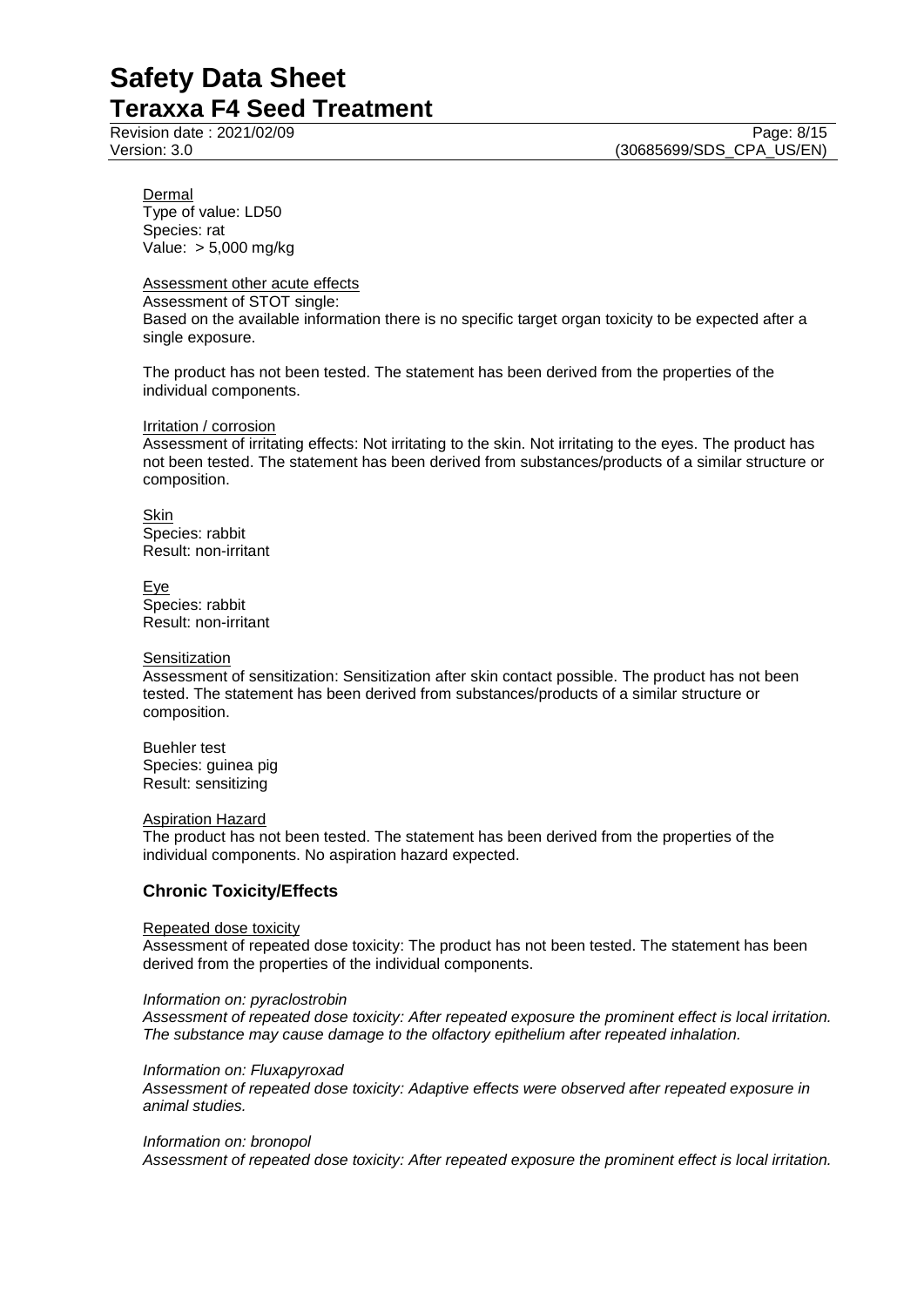Revision date : 2021/02/09<br>
Version: 3.0 (30685699/SDS CPA US/EN)

(30685699/SDS CPA US/EN)

*Information on: mixture of: 5-chloro-2-methyl-2H-isothiazol-3-one and 2-methyl-2H-isothiazol-3-one (3:1)*

*Assessment of repeated dose toxicity: After repeated exposure the prominent effect is local irritation. Based on available Data, the classification criteria are not met.* ----------------------------------

#### Genetic toxicity

Assessment of mutagenicity: The product has not been tested. The statement has been derived from the properties of the individual components.

#### *Information on: bronopol*

*Assessment of mutagenicity: The substance was mutagenic in a mammalian cell culture test system. No mutagenic effect was found in various tests with bacteria and mammals.*

----------------------------------

### **Carcinogenicity**

Assessment of carcinogenicity: The product has not been tested. The statement has been derived from the properties of the individual components.

### *Information on: Fluxapyroxad*

*Assessment of carcinogenicity: Indication of possible carcinogenic effect in animal tests. The effect is caused by an animal specific mechanism that has no human counter part.*

*Information on: N-[2-bromo-4-(perfluoropropan-2-yl)-6-(trifluoromethyl)phenyl]-2-fluoro-3-(Nmethylbenzamido)benzamide Assessment of carcinogenicity: Indication of possible carcinogenic effect in animal tests.*

----------------------------------

#### Reproductive toxicity

Assessment of reproduction toxicity: The product has not been tested. The statement has been derived from the properties of the individual components.

# *Information on: Fluxapyroxad*

*Assessment of reproduction toxicity: The results of animal studies gave no indication of a fertility impairing effect. May cause harm to children via breast-feeding.* ----------------------------------

#### **Teratogenicity**

Assessment of teratogenicity: The product has not been tested. The statement has been derived from the properties of the individual components.

#### *Information on: Triticonazole*

*Assessment of teratogenicity: The substance did not cause malformations in animal studies; however, toxicity to development was observed at high doses that were toxic to the parental animals.*

# *Information on: metalaxyl*

*Assessment of teratogenicity: Causes developmental effects in animals at high, maternally toxic doses.*

----------------------------------

Other Information Misuse can be harmful to health.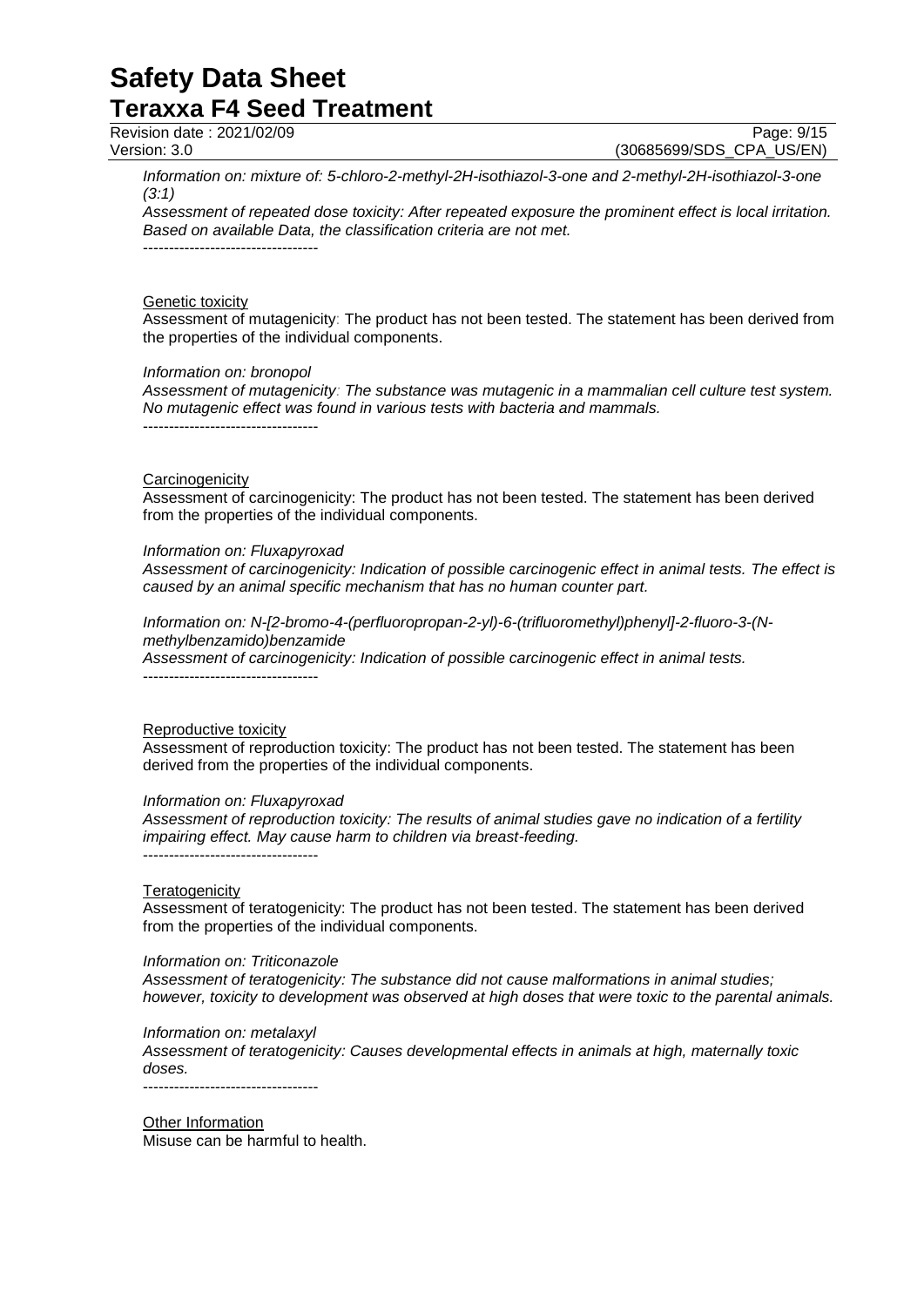Revision date : 2021/02/09 Page: 10/15<br>Version: 3.0 (30685699/SDS CPA US/EN)

(30685699/SDS\_CPA\_US/EN)

# **12. Ecological Information**

#### **Toxicity**

Aquatic toxicity Assessment of aquatic toxicity: Very toxic to aquatic life with long lasting effects. The product has not been tested. The statement has been derived from the properties of the individual components.

#### Toxicity to fish

*Information on: N-[2-bromo-4-(perfluoropropan-2-yl)-6-(trifluoromethyl)phenyl]-2-fluoro-3-(Nmethylbenzamido)benzamide LC50 (96 h) 0.246 mg/l, Lepomis macrochirus*

*Information on: pyraclostrobin LC50 (96 h) 0.00616 mg/l, Oncorhynchus mykiss (EPA 72-1, Flow through.)*

*Information on: Triticonazole LC50 (96 h) > 3.6 mg/l, Oncorhynchus mykiss*

*Information on: Fluxapyroxad LC50 (96 h) 0.29 mg/l, Cyprinus carpio (Fish test acute, semistatic) LC50 (96 h) 0.546 mg/l, Oncorhynchus mykiss (OECD Guideline 203, static) LC50 (96 h) 1.15 mg/l, Lepomis macrochirus (OECD Guideline 203, static) LC50 (96 h) 0.466 mg/l, Pimephales promelas (OECD Guideline 203, static)*

*Information on: metalaxyl LC50 (96 h) > 100 mg/l, Oncorhynchus mykiss LC50 (96 h) > 100 mg/l, Cyprinus carpio* ----------------------------------

Aquatic invertebrates

*Information on: N-[2-bromo-4-(perfluoropropan-2-yl)-6-(trifluoromethyl)phenyl]-2-fluoro-3-(Nmethylbenzamido)benzamide LC50 (96 h) 0.000024 mg/l, Americamysis bahia LC50 (48 h) 0.000042 mg/l, Americamysis bahia*

*Information on: pyraclostrobin EC50 (48 h) 0.0157 mg/l, Daphnia magna (OECD Guideline 202, part 1, static)*

*Information on: Triticonazole EC50 (96 h) 1.7 mg/l, Mysidopsis bahia*

*Information on: Fluxapyroxad EC50 (48 h) 6.78 mg/l, Daphnia magna (OECD Guideline 202, part 1, static)*

*Information on: metalaxyl LC50 29 mg/l, Daphnia magna* ----------------------------------

#### Aquatic plants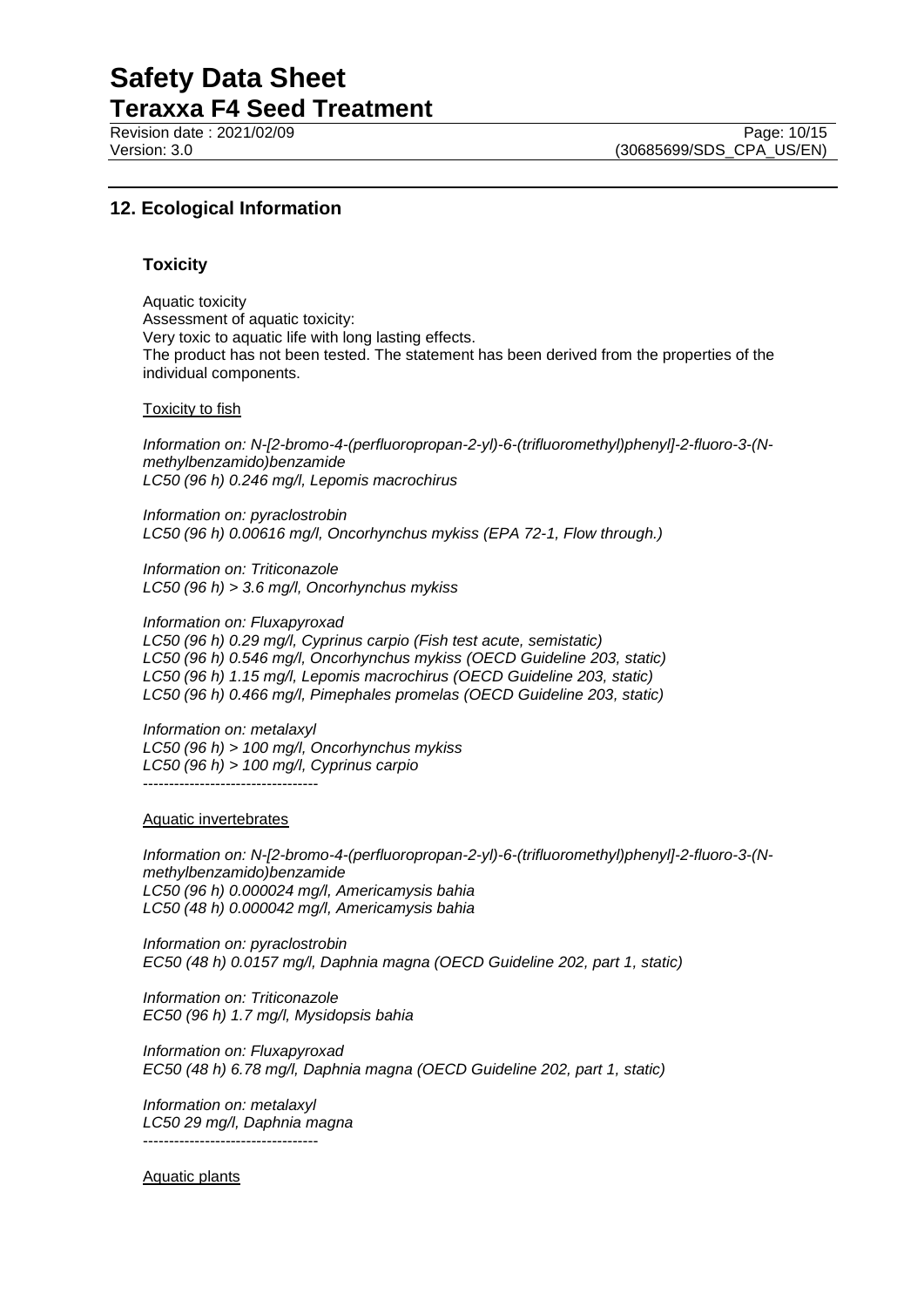Revision date : 2021/02/09 Page: 11/15<br>Version: 3.0 (30685699/SDS CPA US/EN)

(30685699/SDS\_CPA\_US/EN)

*Information on: N-[2-bromo-4-(perfluoropropan-2-yl)-6-(trifluoromethyl)phenyl]-2-fluoro-3-(Nmethylbenzamido)benzamide*

*EC50 (72 h) > 0.33 mg/l (growth rate), Skeletonema costatum No observed effect concentration (72 h) 0.13 mg/l (growth rate), Skeletonema costatum*

*Information on: pyraclostrobin*

*EC50 (72 h) > 0.843 mg/l (growth rate), Pseudokirchneriella subcapitata (OECD Guideline 201) EC10 (72 h) 0.078 mg/l (growth rate), Pseudokirchneriella subcapitata (OECD Guideline 201)*

*Information on: Triticonazole*

*EC50 (120 h) 0.31 mg/l, Skeletonema costatum No observed effect concentration (120 h) 0.031 mg/l, Skeletonema costatum EC50 (96 h) 1 mg/l, Selenastrum capricornutum EC50 (14 d) 1.4 mg/l, Lemna gibba No observed effect concentration (14 d) 0.33 mg/l, Lemna gibba*

*Information on: Fluxapyroxad EC50 (72 h) 0.70 mg/l (growth rate), Pseudokirchneriella subcapitata (OECD Guideline 201)* ----------------------------------

#### Chronic toxicity to fish

*Information on: N-[2-bromo-4-(perfluoropropan-2-yl)-6-(trifluoromethyl)phenyl]-2-fluoro-3-(Nmethylbenzamido)benzamide No observed effect concentration (33 d) 0.051 mg/l, Pimephales promelas No observed effect concentration (34 d) 0.010 mg/l, Cyprinodon variegatus*

*Information on: pyraclostrobin No observed effect concentration (98 d) approx. 0.00235 mg/l, Oncorhynchus mykiss (OECD Guideline 210, Flow through.)*

*Information on: Triticonazole No observed effect concentration (28 d) 0.01 mg/l, Oncorhynchus mykiss No observed effect concentration (175 d) 0.0114 mg/l, Pimephales promelas*

*Information on: Fluxapyroxad No observed effect concentration (33 d) 0.0359 mg/l, Pimephales promelas (OECD Guideline 210, Flow through.)* ----------------------------------

#### Chronic toxicity to aquatic invertebrates

*Information on: N-[2-bromo-4-(perfluoropropan-2-yl)-6-(trifluoromethyl)phenyl]-2-fluoro-3-(Nmethylbenzamido)benzamide No observed effect concentration (28 d) 0,0000063 mg/L, Mysidopsis bahia*

*Information on: pyraclostrobin*

*No observed effect concentration (21 d) 0.004 mg/l, Daphnia magna (OECD Guideline 202, part 2, semistatic)*

*The details of the toxic effect relate to the nominal concentration.*

*No observed effect concentration (28 d) 0.00128 mg/l, Mysidopsis bahia (OPP 72-4 (EPA-Guideline), Flow through.)*

*The statement of the toxic effect relates to the analytically determined concentration.*

*Information on: Triticonazole No observed effect concentration (28 d) 0.041 mg/l, Mysidopsis bahia*

*Information on: Fluxapyroxad*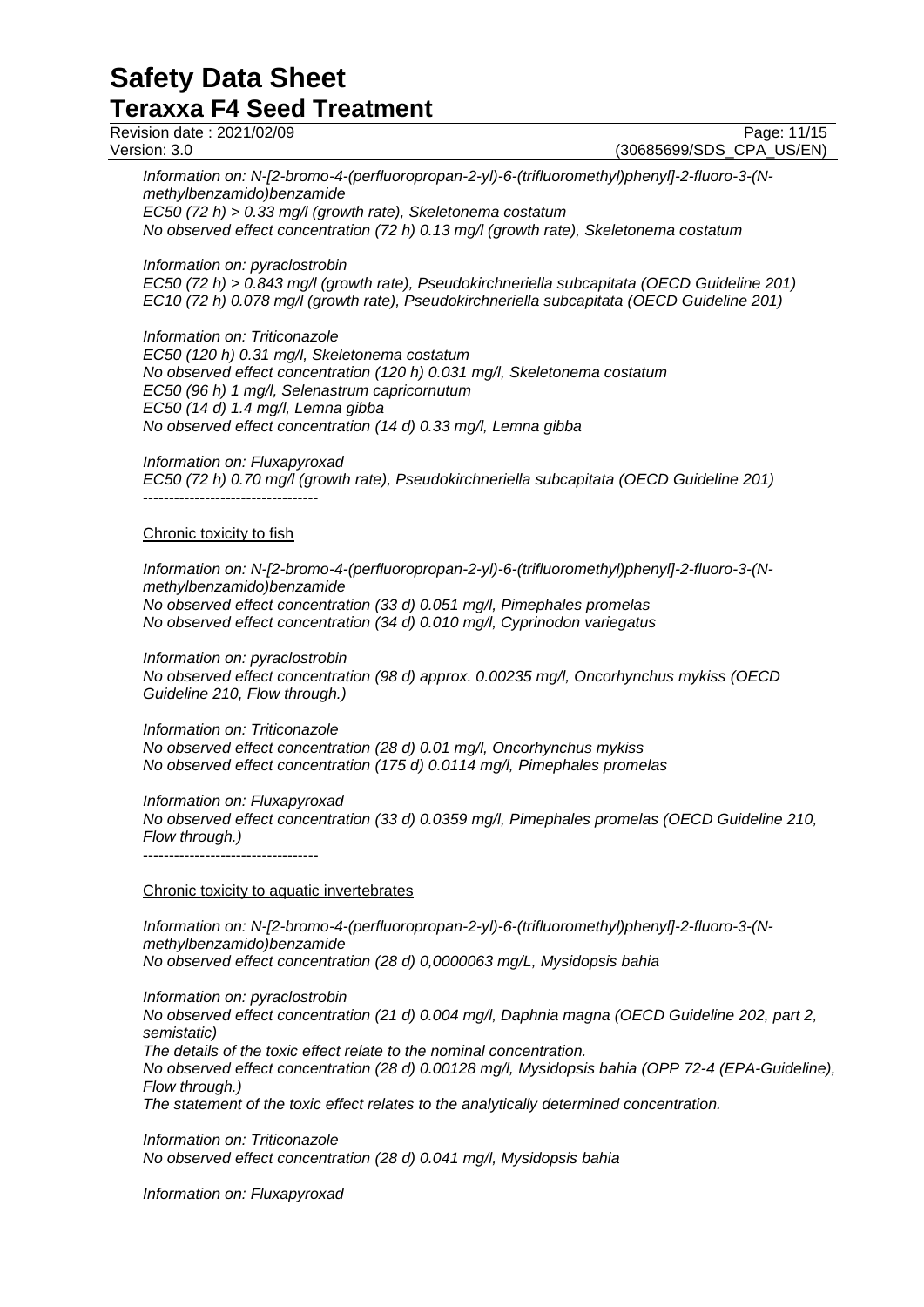Revision date : 2021/02/09 Page: 12/15<br>Version: 3.0 (30685699/SDS CPA US/EN) (30685699/SDS\_CPA\_US/EN)

*No observed effect concentration (21 d) 0.5 mg/l, Daphnia magna (OECD Guideline 211, semistatic)* ----------------------------------

# **Persistence and degradability**

### Assessment biodegradation and elimination (H2O)

The product has not been tested. The statement has been derived from the properties of the individual components.

Assessment biodegradation and elimination (H2O)

*Information on:*

Broflanilide, 3-(benzoylmethylamino)-N-[2-bromo-4-[1,2,2,2-tetrafluoro-1-(trifluoromethyl)ethyl]-6- (trifluoromethyl)phenyl]-2-fluoro-benzamide

*Not readily biodegradable (by OECD criteria).*

*Information on: pyraclostrobin*

*Not readily biodegradable (by OECD criteria).*

*Information on: Triticonazole*

*Not readily biodegradable (by OECD criteria).*

*Information on: Fluxapyroxad*

*Not readily biodegradable (by OECD criteria).*

*Information on: metalaxyl*

*Not readily biodegradable (by OECD criteria).*

----------------------------------

# **Bioaccumulative potential**

Assessment bioaccumulation potential The product has not been tested. The statement has been derived from the properties of the individual components.

Assessment bioaccumulation potential

*Information on: metalaxyl*

*Because of the n-octanol/water distribution coefficient (log Pow) accumulation in organisms is not to be expected.* ----------------------------------

Bioaccumulation potential

*Information on:* Broflanilide, 3-(benzoylmethylamino)-N-[2-bromo-4-[1,2,2,2-tetrafluoro-1-(trifluoromethyl)ethyl]-6- (trifluoromethyl)phenyl]-2-fluoro-benzamide

*Bioconcentration factor: 189 - 234 (27 d), Oncorhynchus mykiss (OECD Guideline 305 E)*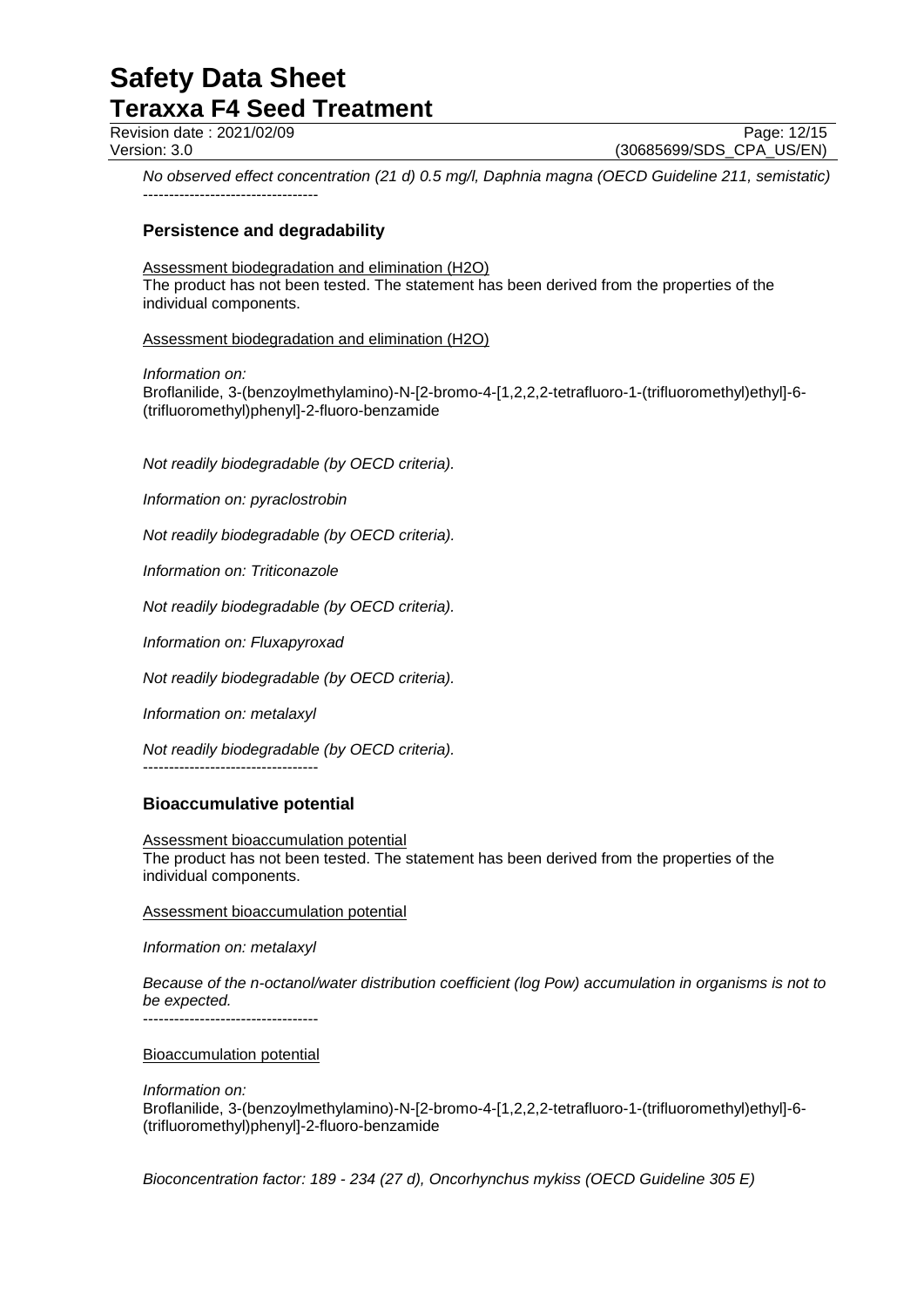Revision date : 2021/02/09 Page: 13/15<br>Version: 3.0 (30685699/SDS CPA US/EN) (30685699/SDS\_CPA\_US/EN)

*Information on: pyraclostrobin*

*Bioconcentration factor: 379 - 507, Oncorhynchus mykiss (OECD-Guideline 305) Accumulation in organisms is not to be expected.*

*Information on: Triticonazole*

*Bioconcentration factor: 72.55 (42 d), Lepomis macrochirus Does not accumulate in organisms.*

*Information on: Fluxapyroxad*

*Bioconcentration factor: 36 - 37 (28 d), Lepomis macrochirus (OECD-Guideline 305) Does not accumulate in organisms.*

----------------------------------

#### **Mobility in soil**

Assessment transport between environmental compartments The product has not been tested. The statement has been derived from the properties of the individual components.

*Information on:* Broflanilide, 3-(benzoylmethylamino)-N-[2-bromo-4-[1,2,2,2-tetrafluoro-1-(trifluoromethyl)ethyl]-6- (trifluoromethyl)phenyl]-2-fluoro-benzamide

*Following exposure to soil, adsorption to solid soil particles is probable, therefore contamination of groundwater is not expected.*

*Information on: pyraclostrobin*

*Following exposure to soil, adsorption to solid soil particles is probable, therefore contamination of groundwater is not expected.*

*Information on: Triticonazole*

*Following exposure to soil, the product trickles away and can - dependant on degradation - be transported to deeper soil areas with larger water loads.*

*Information on: Fluxapyroxad*

*Following exposure to soil, adsorption to solid soil particles is probable, therefore contamination of groundwater is not expected.* ----------------------------------

#### **Additional information**

Other ecotoxicological advice: Do not discharge product into the environment without control.

# **13. Disposal considerations**

#### **Waste disposal of substance:**

Pesticide wastes are regulated. Improper disposal of excess pesticide, spray mix or rinsate is a violation of federal law. If pesticide wastes cannot be disposed of according to label instructions,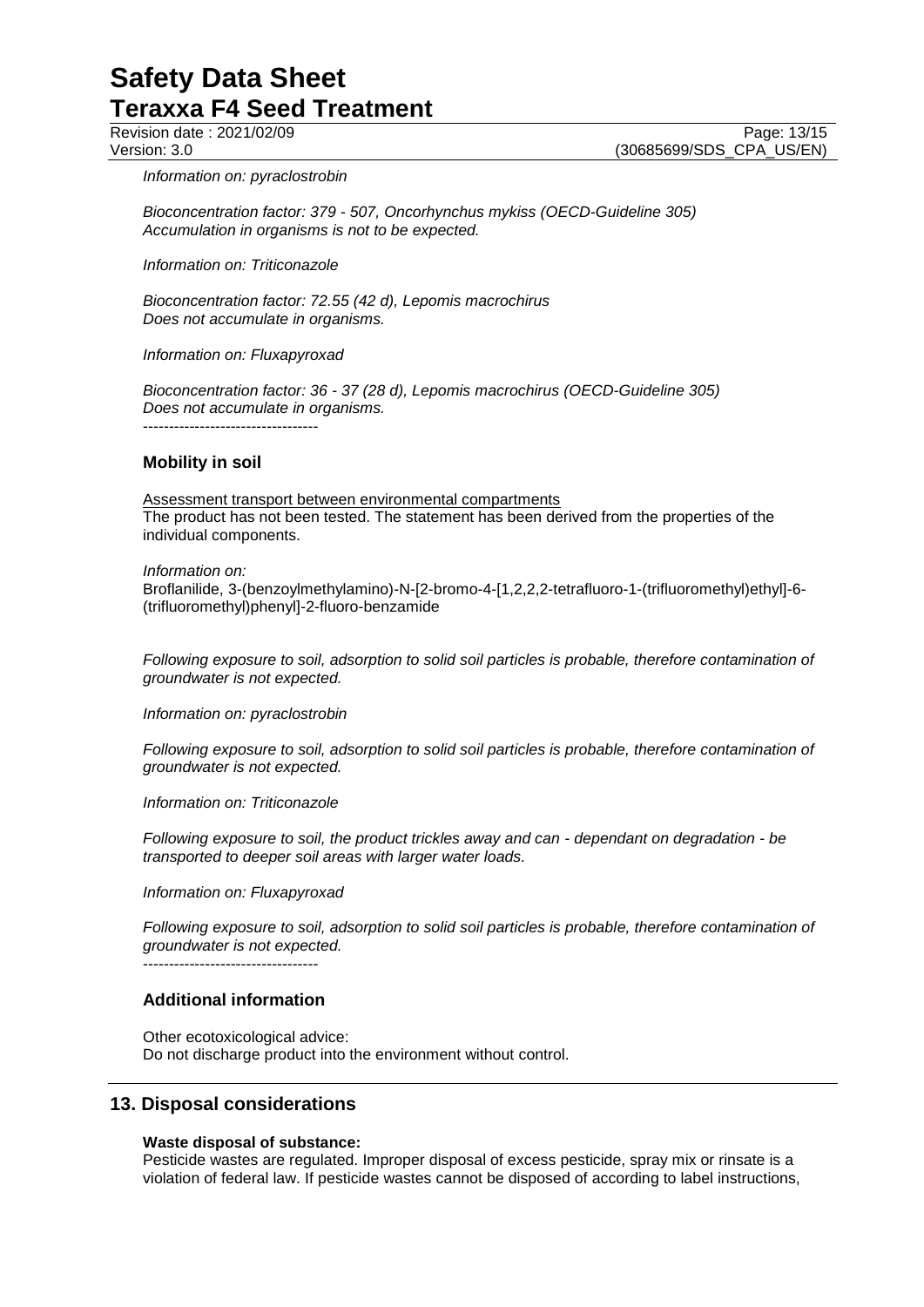| Revision date: 2021/02/09 | Page: 14/15 |
|---------------------------|-------------|
| $\lambda$                 |             |

Version: 3.0 (30685699/SDS\_CPA\_US/EN)

contact the State Pesticide or Environmental Control Agency or the Hazardous Waste representative at the nearest EPA Regional Office for guidance.

#### **Container disposal:**

Rinse thoroughly at least three times (triple rinse) in accordance with EPA recommendations. Consult state or local disposal authorities for approved alternative procedures such as container recycling. Recommend crushing, puncturing or other means to prevent unauthorized use of used containers.

# **14. Transport Information**

#### **Land transport** USDOT

Not classified as a dangerous good under transport regulations

| Sea transport<br>IMDG                                                                                        |                                                                                                                        |
|--------------------------------------------------------------------------------------------------------------|------------------------------------------------------------------------------------------------------------------------|
| Hazard class:<br>Packing group:<br>ID number:<br>Hazard label:<br>Marine pollutant:<br>Proper shipping name: | 9<br>Ш<br>UN 3082<br>9, EHSM<br>YES.<br>ENVIRONMENTALLY HAZARDOUS SUBSTANCE, LIQUID,<br>N.O.S. (contains BROFLANILIDE) |
| Air transport<br><b>IATA/ICAO</b>                                                                            |                                                                                                                        |
| Hazard class:<br>Packing group:<br>ID number:<br>Hazard label:<br>Proper shipping name:                      | 9<br>Ш<br>UN 3082<br>9, EHSM<br>ENVIRONMENTALLY HAZARDOUS SUBSTANCE, LIQUID,<br>N.O.S. (contains BROFLANILIDE)         |

# **Further information**

Product may be shipped as non-hazardous in suitable packages containing a net quantity of 5 L or less under the provisions of various regulatory agencies: ADR, RID, ADN: Special Provision 375; IMDG: 2.10.2.7; IATA: A197; TDG: Special Provision 99(2); 49CFR: §171.4 (c) (2).

# **15. Regulatory Information**

# **Federal Regulations**

**Registration status:** TSCA, US released / exempt

Chemical TSCA, US blocked / not listed

**EPCRA 311/312 (Hazard categories):** Refer to SDS section 2 for GHS hazard classes applicable for this product.